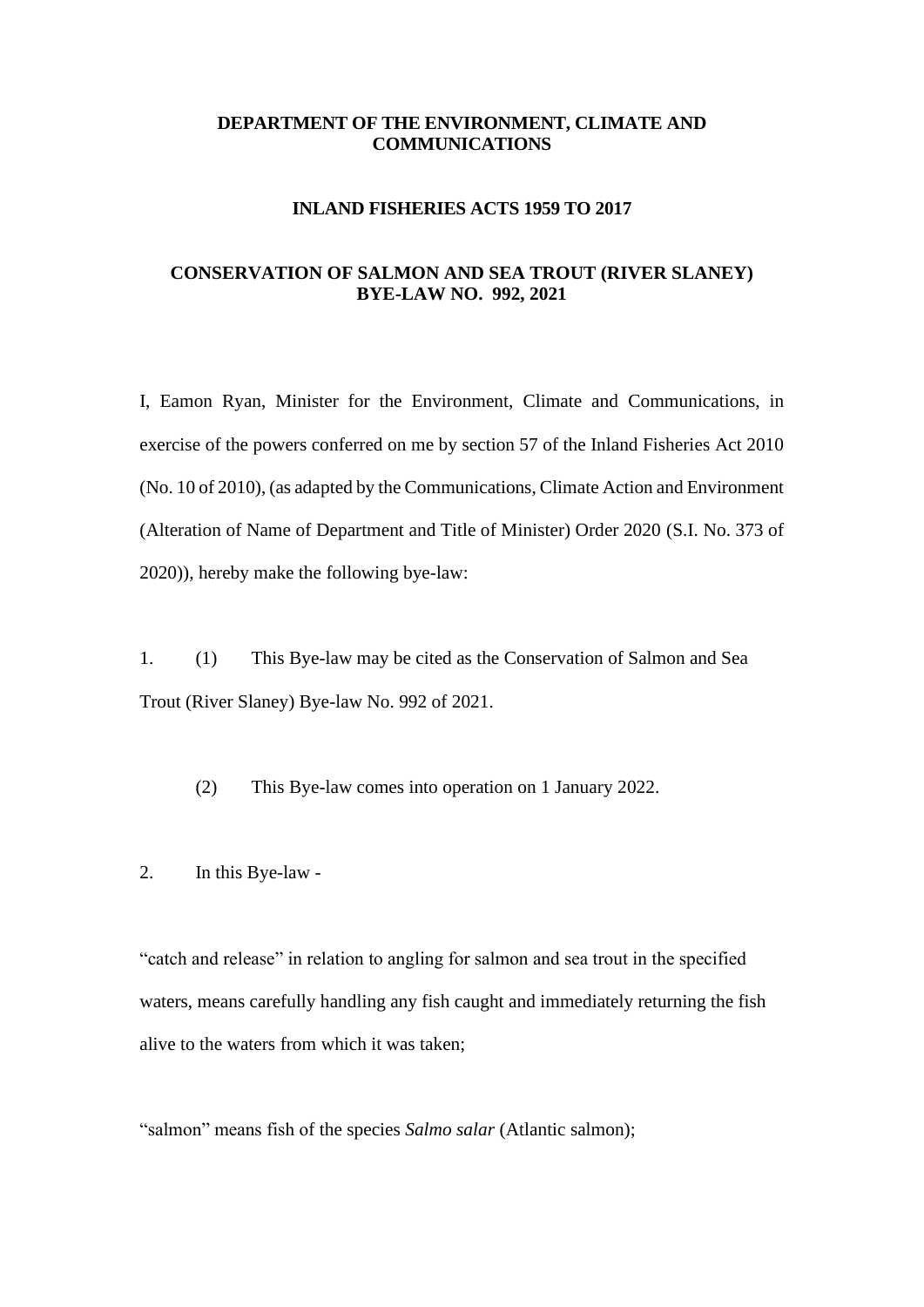"sea trout (any size)" means fish of the migratory form of *Salmo trutta;* "sea trout (over 40cm)" means fish of the migratory form of *Salmo trutta,* but does not include a sea trout which is 40 centimetres or less in length, measured in a straight line from the tip of the snout to the fork of the tail;

"specified waters" means the waters of the River Slaney and its tributaries in the No. 2 or Wexford District.

3. It is prohibited for a person to take by rod and line any salmon or sea trout (over 40cm) from the specified waters during the period from 1 January 2022 to 31 March 2022 and from 1 September 2022 to the end of the year.

4. It is prohibited for a person to take by rod and line any salmon or sea trout (over 40cm) from the specified waters other than by catch and release during the period from 1 April 2022 to 31 August 2022.

- 5. A person angling for salmon or sea trout (any size) shall not use or attempt to use -
	- (a) any lure other than artificial fly using single or double barbless hooks in that part of the River Slaney upstream from the Railway Bridge Enniscorthy, or
	- (b) worms as bait or any fish hooks, other than single barbless hooks, in that part of the River Slaney downstream from the Railway Bridge Enniscorthy to the mouth of the River Slaney.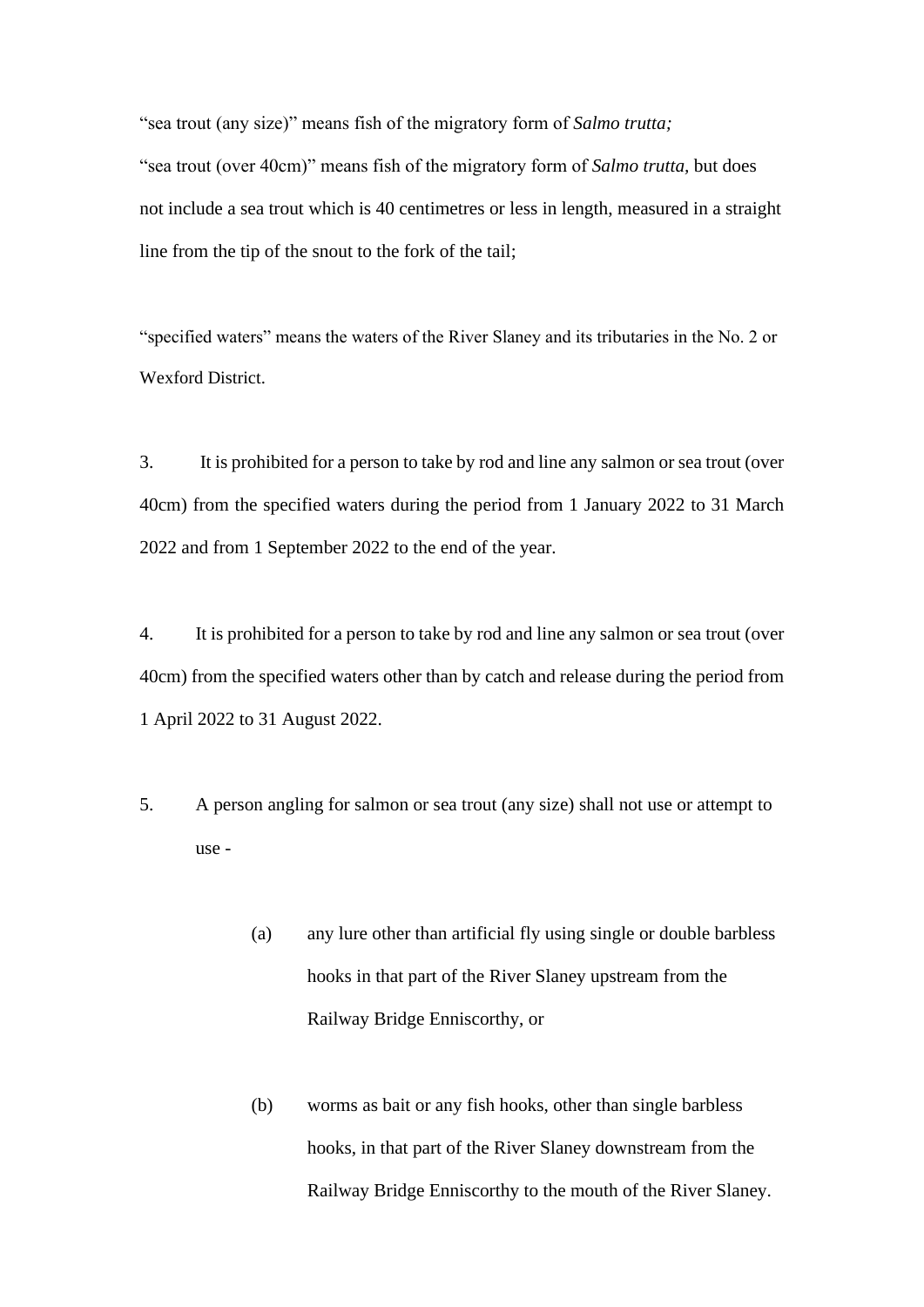6. The Conservation of Salmon and Sea Trout (River Slaney) Bye-law No. 985, 2020 is revoked.

GIVEN under my hand,

16 December 2021.

EAMON RYAN

Minister for the Environment, Climate

\_\_\_\_\_\_\_\_\_\_\_\_\_\_\_\_\_\_\_\_\_\_\_\_\_\_\_\_\_\_\_

and Communications.